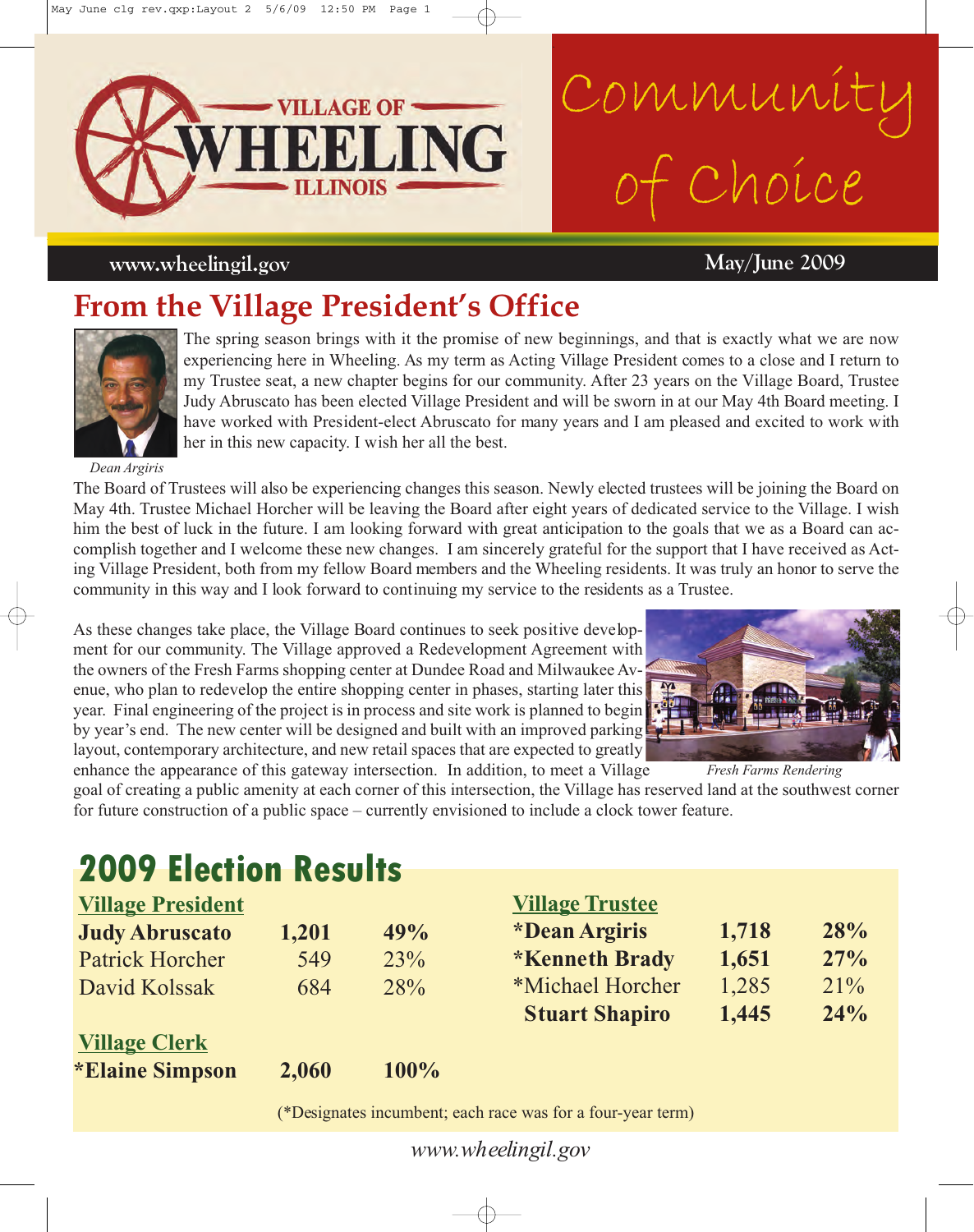## Welcome to Wheeling

## Village Board Highlights

*Recent Village Board Actions*

View Village Board meetings on Comcast Channel 17, AT&T Channel 99

#### **Authorized**

The Village Manager to Execute a Service Provider Contract with Municipal GIS Partners, Inc. for GIS Support Services

Acceptance of an Illinois Commerce Commission/Illinois Department of Transportation Grant Award for the Implementation of a Public Education and Enforcement Research Program through end of December 2009

The Village President to Enter Into a Final Engineering Design Service Agreement with Strand Associates, Inc. for the Replacement of the Hawthorne School Bridge The Village President to Execute the Engineering Services Agreement with Christopher B. Burke Engineering Ltd. to Identify and Analyze Potential Measures for Flooding Problems Along Jackson Drive and Lakeside Villa Areas

The Village President and Village Clerk to Execute Two Agreements Regarding the Hauling of Scavenger Waste in the Village of Wheeling

#### **Approved**

A Predevelopment Agreement between the Village of Wheeling and JELMJ, LLC in Regard to the Village's North (Milwaukee Avenue/Lake Cook Road Tax Increment Financing District) and the Property Located at the Southwest Corner of Lake Cook Road and Wolf Road

Granting Special Use Site Plan Building Appearance Approval to Construct and Operate a New Public Safety Facility for Wheeling Fire Station No. 24, Which Includes the Fire Department Administrative Offices, on Vacant Property Commonly Known as 483, 493, 503 S. Milwaukee Ave.

#### **Proclaimed**

March as Athletic Training Month April as Sexual Assault Awareness

Month

- Saved by the Belt Awards from the Illinois Department of Transportation
- Award to Officer Scott Laverd for his dedication to Seniors
- April as Volunteer Month
- April 24, 2009 as Arbor Day
- Wheeling High School Girls Basketball Team



Dean Argiris

Judy Abruscato



Ken Brady



**Watch all Village Board meetings as well as Plan Commission meetings On Demand at www.wheelingil.gov**

Bob Heer



Michael Horcher



Patrick Horcher



Elaine Simpson

#### Welcome new Wheeling Businesses!

**Accu-Fab, Inc** 1550 Abbott Drive

**Advanced Communications Service** 28 W. Dundee Road

**Certapro Painters**  401 S. Milwaukee Ave, Unit 190-A

**Codess, Inc.** 1040 S. Milwaukee Ave, Unit 250

> **Creation Technologies** 294 W. Palatine Road

**Don Stoltzner Mason Contractor** 305 E. Industrial Lane

> **Fil-Mex Recycling** 2125 Foster Avenue

**Industrial Controls & Repairs** 311 Egidi drive

**Liberty Landscape** 505 Harvester Court, Unit A

**Pacocha Landscaping Services** 207 Industrial Lane

**Perma-Seal Basement Systems** 250 Alice

**Rugged Equipment Design** 301 Industrial Lane

#### - - - - - - - - - - - - - - - - - - - - - - - - - - - - - These Businesses Have Relocated

**E-Z Wheels** to 1290 Peterson Drive

**Gene's Village Towing** to 1290 Peterson Drive

**Home Line, Inc** to 591 N. Wolf Road

**Wheel Inn Body & Motor Works** to 1290 Peterson Drive

### **The Village of Wheeling President, Board of Trustees and Clerk**

*www.wheelingil.gov*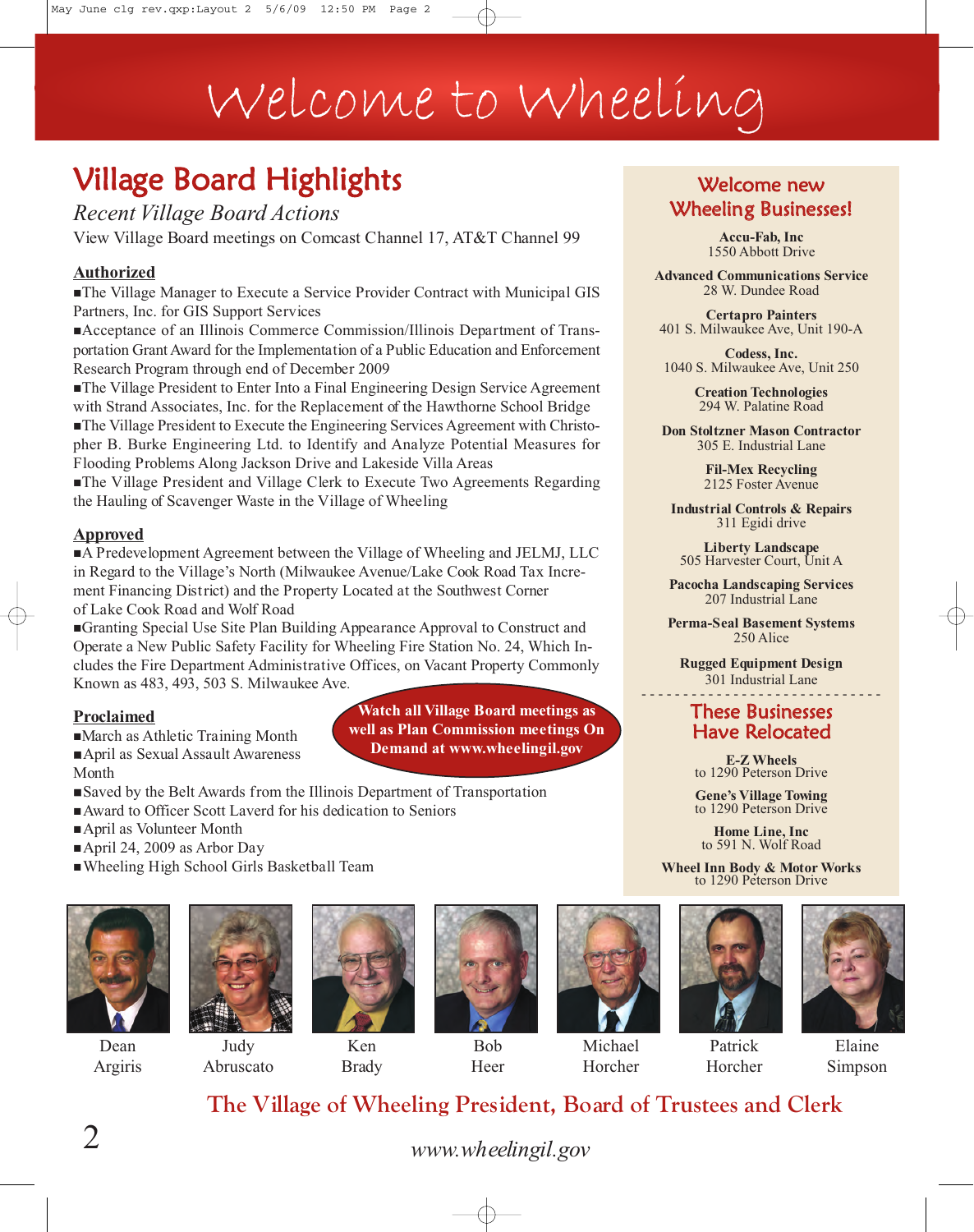## Welcome to Wheeling

## The Clerk's Corner



Village Clerk, Elaine Simpson

#### *REMEMBER - WE ARE HERE TO HELP YOU*



As the trees and bushes are budding and spring flowers are pushing through the ground, it is easy to see that we are finally into the spring season! Now is the time of year to begin planting your gardens, and as such, the Wheeling Garden Club will

be holding their annual Garden Sale on Saturday May 16th from 9:00 a.m. to 12 noon at the Northeast corner of Dundee Road and Northgate Parkway. Many of the plants that will be for sale are perennials grown by the Wheeling Garden Club.

The General Election is behind us and the new Village Board will be sworn in during the month of May. Also in May we will be having an open house on the  $16<sup>th</sup>$  so that residents can see their new Village Hall at 2 Community Boulevard. Residents are encouraged to stop by and take a look at our new facility.

Our secret shopper had a pleasant experience at Kilcoyne's Redwood Inn located at 342 N. Milwaukee Avenue. E.J., the bartender, was friendly and the service was excellent. Our secret shopper said the food was very good and reasonably priced. Also, the restaurant has a homey look and the staff made her feel welcome.

Another hidden restaurant in Wheeling caters to children and it is called Nibbles Play Café located at 13 Huntington Lane, in the Arlington Club Commons shopping center. Cathleen the owner says it is a great place to bring your children or play group. The children can play and order off of the children's menu while parents can sit back, drink coffee and watch their children. There is also an adult's menu.

Look for new or old exciting places in Wheeling in our next issue.

## **Health** Happenings



*...brought to you by the Wheeling Board of Health*

### March 11<sup>th</sup> Blood Drive Exceeded Goal

The Wheeling Community Blood Drive was held on March 11, 2009. Thirty eight units were collected from the 40 people who attended. We exceeded our goal of 35 units. The 38 units collected will help save 114 lives.

The Wheeling community restaurants were especially generous in donating gift certificates, coupons or food for the event. Recognition goes to the following restaurants that participated: Bob Chinn's Crabhouse, Don Roth's, El Famous Burrito, Benihana, Hackney's, Tuscany, Original Granny's, Cooper's Hawk, Buca di Beppo, Wa Pa Ghetti's and Pita Inn. We greatly appreciate your support of these restaurants.

The next Wheeling Community Blood Drive is scheduled for July 8, 2009. The Wheeling Board of Health is looking to increase the number of donors. Please share this information with friends, neighbors and family. Without you, we would not be able to give the "Gift of Life" each and every day.

### Free Sharps Containers Available

Free sharps containers are available to Wheeling residents. The containers are available through the Village Health Officer in the Community Development Department at Village Hall. If you have any questions regarding the sharps containers or regarding the monthly pharmaceutical and sharps collections, please call Health Officer Beverly Slaby at 847.499.9045.

#### **SAVE THE DATE!!**

**Wheeling Community Health Fair & Open House** Saturday, October 17, 2009 9:00 a.m. until 1:00 p.m.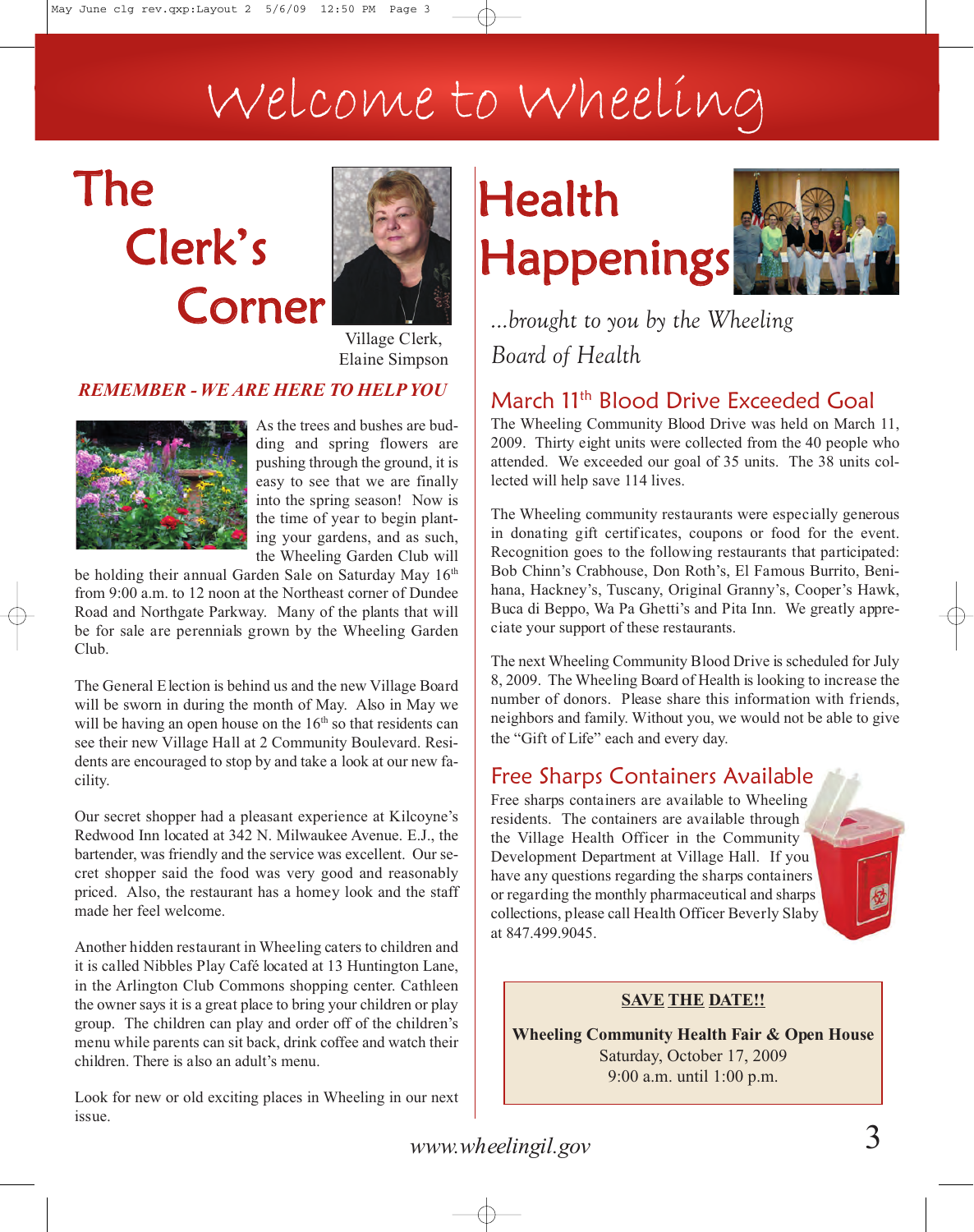## Public Works Department

## Homeowner's Treatment For Emerald Ash

#### Borer

Several insecticide products are available to homeowners for control of Emerald Ash Borer (EAB). Treatments are needed



every year to protect trees from EAB and are recommended only for homeowners in the quarantined area, in which Wheeling is included. Treatments for EAB may be more effective if overall tree health is maintained. Therefore, it is important to fertilize trees in the fall or spring and water regularly. Because of the expense of yearly treatment, it is important to weigh the decision to treat carefully. Consider the value of the tree in relation to treatment costs. Also consider the health of the tree. It is important to remember that treatments work best as a preventive measure. Once a tree is noticeably infested, it is usually too late to save it. Ash trees can live with Emerald Ash Borer infestation for several years before they start to exhibit any symptoms. The insecticide product available for home use is under the trademark *Bayer Advanced* Garden Tree and Shrub Insect Control. For additional treatment options not available to homeowners, contact a local professional arborist. Use caution and read all label instructions before using any pesticide, avoid skin contact, and store pesticides where children cannot reach them. *Bayer Advanced* Garden Tree and Shrub Insect Control is a systemic insecticide applied as a soil drench around the base of a tree. There are several *Bayer Advanced* Garden products, so be sure to purchase the one with "Tree and Shrub" in large print on the label and imidacloprid as the active ingredient. Label instructions say to use one ounce of the insecticide for every inch of distance around the tree trunk (circumference). The cost of treatment depends upon the width of the tree's trunk at chest height. Applications should be done in May or early June. This product is available at most local hardware and garden stores. More information about the product is available at www.bayeradvanced.com.

## Capital Projects Upcoming Programs

The *2009 Street Light Replacement Program* is planned for the following streets: Sunrise Drive, Commercial Drive, Gilman Avenue, Willis Avenue, Seton Court and Kristy Lane. In total, seventeen new street light poles are slated to be replaced.

The *2009 Sidewalk Removal and Replacement Program* consists of replacing existing defective sidewalk squares to reduce potential trip hazards. This year's sidewalk program will be concentrated in Arlington Club, Ridgefield Subdivision and the Eastchester Subdivision. Areas not addressed in 2009 due to funding limitations may be added to the 2010 program. If you feel that you have a public sidewalk that is in need of repair, please call the Capital Projects and Design Division at 847.229.4701 and we will come out to see if it qualifies for replacement as funding becomes available.

The *2009 MFT Street Improvement Program* which is scheduled to begin in early May consists of curb and gutter removal and replacement, pavement removal, hot-mix asphalt pavement, sidewalk repairs, adjustments of drainage structures, storm sewers and parkway restoration. The streets scheduled in this year's program include Anthony Road (Schoenbeck Road to Scott Street), Sycamore Lane (Longtree Drive to Vera Lane), Cherrywood Drive (Longtree Drive to Vera Lane) and 77 W. Hintz Road (Front and side parking lot areas).

*Phase I Buffalo Creek Streambank Stabilization Project*: This long awaited streambank stabilization and erosion work has started. The project's final design began in 2007 and the Village is proud to announce that Phase I of the Project kicked-off this past November. Phase I includes the area extending from the northwest corner of the Hollywood Ridge Subdivision southeast to the east property line of 928 Valley Stream Drive approximately 100' east of St. Armand Lane.

The *Wolf Road Sanitary Sewer and Water Main Replacement Project* began in mid-March. The project consists of abandoning old 6-inch and 8-inch cast iron water main from Manchester Drive to Jeffery Avenue and installing new 8-inch ductile iron water main, and replacing old, undersized and back-pitched sanitary sewer with new 15 inch to 24-inch PVC sewer pipe from Dundee Road north to Wolf Court, all within the Wolf Road right-of-way. Please avoid this area if possible as the project has a three month detour planned for northbound Wolf Road traffic from Dundee Road to Meyerson Way.

## Wheeling Tapping Team Wins 3rd Place!

On March 18, 2009, the Public Works Utility Division won **3rd place** in the Annual Illinois Section American Water Works Association Water Tapping Competition in Springfield, Illinois. In this state competition, various teams compete to install a ¾ inch tap for the quickest time possible.

The Village team is a fairly young team which began participating in the competition in 2007. In 2007, the Village won  $4<sup>th</sup>$  place and in 2008, the Village won  $2<sup>nd</sup>$  place. Though the Village team's time improved during the years, the competition was aggressive and placed them in 3<sup>rd</sup> place. Way to go guys!

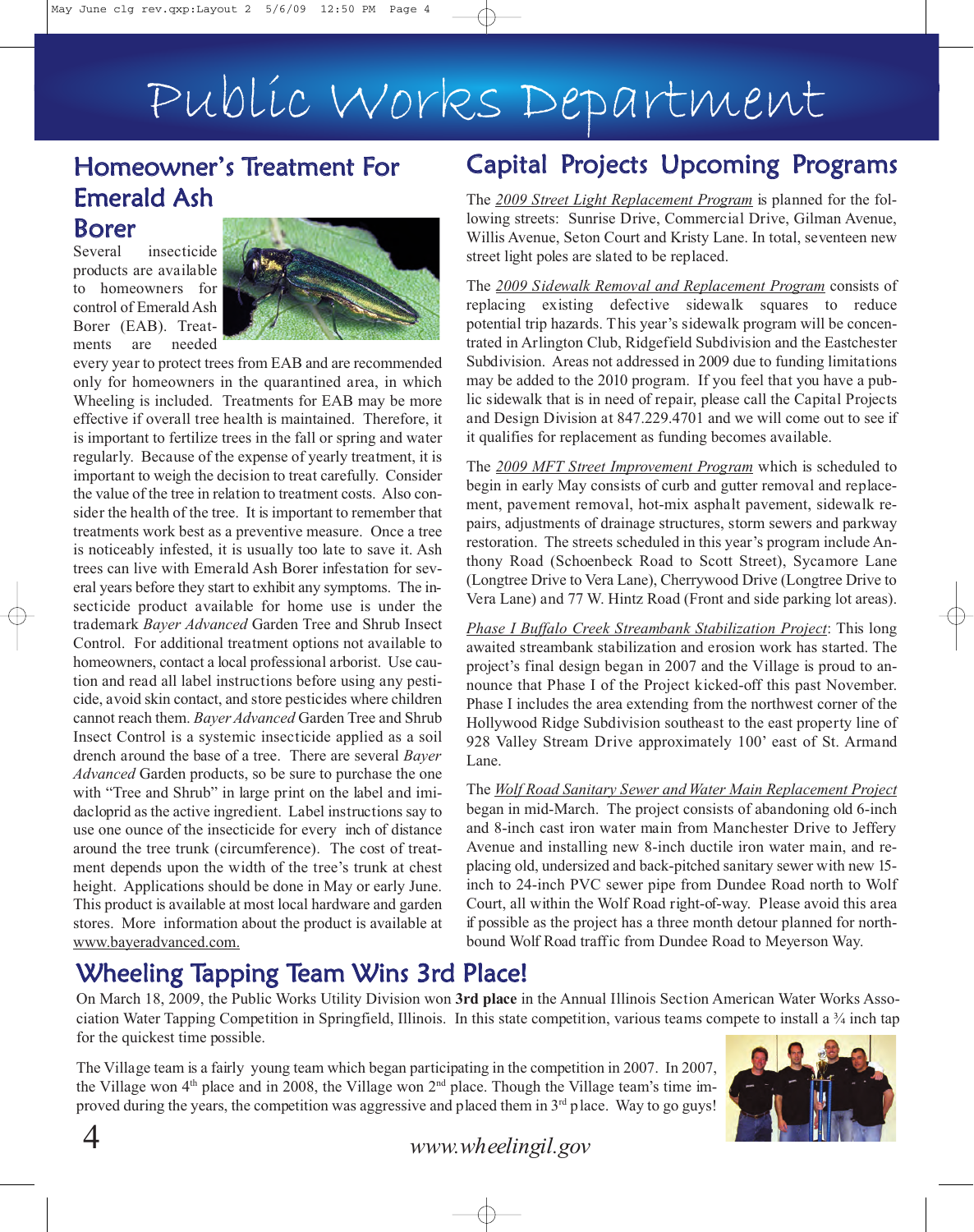# Community Development

## Floods are no Myth - Be Prepared for the Unexpected

Discounts on homeowner flood insurance premiums are just one of many benefits residents enjoy as a result of Wheeling's proactive approach to flood hazard damage reduction. A 27-year member of the National Flood Insurance Program (NFIP), Wheeling has joined a national effort to minimize property damage in cases of flooding and provide affordable flood insurance to all homeowners, whether or not they are located in or near a flood plain. As part of its NFIP commitment, the Village provides a range of public information on flooding potential, prevention, safety, and other issues. For more information about the National Flood Insurance Program and flood insurance, call 1.800.427.4661. Copies of the recently revised Flood Insurance Rate Maps (FIRMs) can be reviewed at the Community Development Department and the Indian Trails Public Library.

#### *LOCAL FLOOD HAZARD POTENTIAL*

The Village's proximity to waterways such as the Des Plaines River, Buffalo Creek and McDonald Creek tributaries adds scenic charm to historic Wheeling. Unfortunately, those same waterways raise the hazard of flooding during heavy rains. Standard homeowners insurance does not cover flooding. Through the 1960s, private insurance company rates on flood insurance were prohibitively high. These excessively high prices made it almost impossible to carry flood insurance. The NFIP, formed in 1968, is designed to subsidize the cost of flood insurance to member communities, qualify them to receive disaster relief and establish minimum national standards to reduce flood losses.

#### *HIGH CRS RATING*

One of eight inaugural NFIP communities in Illinois, Wheeling designed programs to exceed minimum standards and optimize benefits to Village residents. In 1992, the NFIP implemented the Community Rating System (CRS) to reward efforts of communities that go above and beyond the basic requirements. Effective May 1, 2007, our rating was upgraded to Class 7, which provides a 15 percent discount on flood insurance policies for properties located within the special flood hazard area. Policies issued for properties outside the special flood hazard area continue to receive a 5 percent discount. The Village of Wheeling continues to be proactive in preventative initiatives, including:

**Stream maintenance** – The Village regularly inspects water ways to ensure they are clear of debris and potential obstructions. The Village is currently in the midst of a stream bank stabilization and erosion control project along a portion of Buffalo Creek west of Rte 83.

**Regulating new construction** – New buildings in the flood zone must meet requirements for elevation and flood-proofing. Village planners ensure that the new developments don't raise flood risk for neighbors in the community.

**Keeping residents informed of flood risk and how to minimize impact** - Flooding is not a topic the Village wants to highlight, but our residents must be aware of the potential for flooding. Tools such as this newsletter enable us to keep residents informed in the event of flooding.

#### *DEVELOPMENT REGULATED*

Development of any type within special flood hazard areas is

strictly regulated. In order to construct a building or addition, perform any grading or fill any other type of construction in these areas, an individual must obtain a special 'floodplain development permit.' This permit is issued in conjunction with other construction permits to assure that the new construction will not be susceptible to flood damage or cause increased flood damage potential to neighboring properties. Floodplain development regulations can be found on the Village website at www.wheelingil.gov in Title 22 of the Municipal Code which can be found under Reference Desk on the Home Page or by contacting the Community Development Department at 847.459.2620.

*With flooding a possibility, especially during the summer storm season, preparation is the best defense. Safeguarding people, protecting buildings and purchasing flood insurance are keys to defending against floods.*

#### PROTECT YOUR PROPERTY

To flood-proof a structure, start by elevating or relocating electrical panel boxes, furnaces, water heaters and washer/dryers to areas least likely to be flooded. Install basement floor drains and interior and exterior backwater valves. Consider erecting interior flood walls around utilities. Move essential items and furniture to the upper floors of your home if flooding is likely. Keep materials such as sandbags, plywood, plastic sheeting and lumber handy for emergency waterproofing. More flood protection information is available from FEMA through a link from the Home Page of the Village of Wheeling website at www.wheelingil.gov Information is also available for review at the Indian Trails Public Library.

#### PERSONAL SAFETY

During periods of high water, stay out of the basement where breaker boxes and electrical wiring present the risk of shock. If you know high water is imminent, shut off the electricity, gas and water. Keep your family together and make sure everyone has identification. Move everyone, including pets, to high ground. Rescue crews cannot reach you once the water becomes two-feet deep. Don't drive across flooded roads where your vehicle could stall. Flowing water above your knees can generate dangerous currents. Avoid walking through it.

#### VILLAGE MONITORS RISING WATER LEVELS

When heavy rains strike, the Village monitors rising water levels with gauges strategically located throughout the Village. Comparing data with historic records, the Village can predict areas of potential flooding. In the event of a flooding situation, Village staff is mobilized to notify people in affected areas. In some situations, notification may be made by phone. Road closure information is available from radio stations.

Call Community Development at 847.459.2620 with : any questions about flood risk areas within the Village of Wheeling.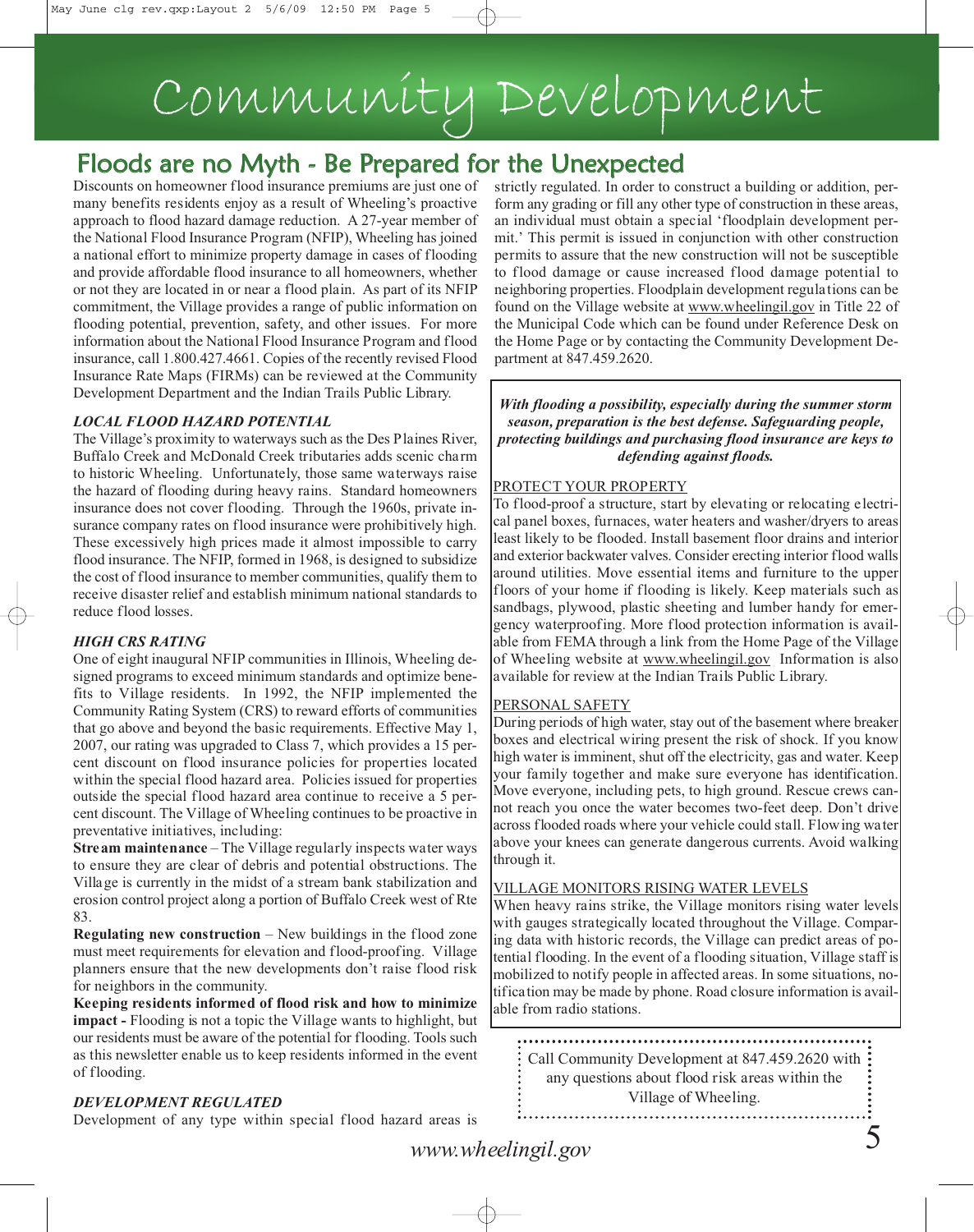## Senior Center



### Pavilion Senior Center \* 199 N. First St. \* 847.459.2670

*The Pavilion Senior Center in Wheeling announces the following programs to be offered to area senior citizens. Anyone 55 years or better is welcome to join the activities or volunteer services to assist or share talents with others.*

#### Do you have somebody in your life who would like someone to check on them each morning? Would you feel better if someone called you each morning, just to say hello?

If you answered yes then you may be looking for the **Telephone Reassurance Program** of the Village of Wheeling Senior Services Department.Volunteers call participants daily Monday through Friday before 9 a.m. If the volunteer does not reach the participant, emergency contacts are engaged. This program is free of charge and open to all Wheeling residents 55 and better. For more information, please contact Jan Christiansen, Senior Services Social Worker at 847.459.2670.



#### Tuesday Evenings at the Senior Center



*For those who work during the day, or are looking for something to do in the evenings - Check us out!*  The Pavilion is now open on Tuesday evenings. We are open for all regular services such as RTA applications, taking appointments for services, registration for programming as well as our *Crafting Group*, *Computer classes, open computer access, card games and Wii bowling*.

Please call us at 847.459.2670 for the most up-to-date information on Tuesday evenings!

*Are you becoming more forgetful? Do you have trouble concentrating? Do you have trouble recalling words and names in conversation? Have you become lost when walking or driving in a familiar neighborhood? Do you misplace things more often?*

If you are asking yourself these questions, you may want to consider a Memory Screening – offered for free at the Pavilion Senior Center and provided by Senior Services. Memory Screenings make sense for anyone concerned about memory loss; who has experienced warning signs of dementia; whose family and friends have noticed changes in them; or who believe they are at risk due to a family history of Alzheimer's disease or a related illness. Screenings also are appropriate for anyone who does not have a concern right now but who wants to establish a base line score for comparison in the future.To schedule your Memory Screening please call Jan Christiansen, Senior Services Social Worker at 847.459.2670.

#### *Have you ever ………*

*Wished* you could close your eyes and the clutter would just disappear and everything would be ORGANIZED? *Felt* that if you were given a fresh start – A CLEAN SLATE – you could finally pursue your dreams? *Dreamed* of what exciting OPPORTUNITIES await you – if you only had the time to find out?

#### *WISHED, FELT, AND DREAMED* **is a support group for older adults that suffer from chronic clutter and compulsive hoarding.**

The group meets the fourth Wednesday of every month, at the Pavilion Senior Center from 2p.m. – 3:30p.m. Please call Jan Christiansen, Senior Services Social Worker at 847.459.2670 for monthly topic information.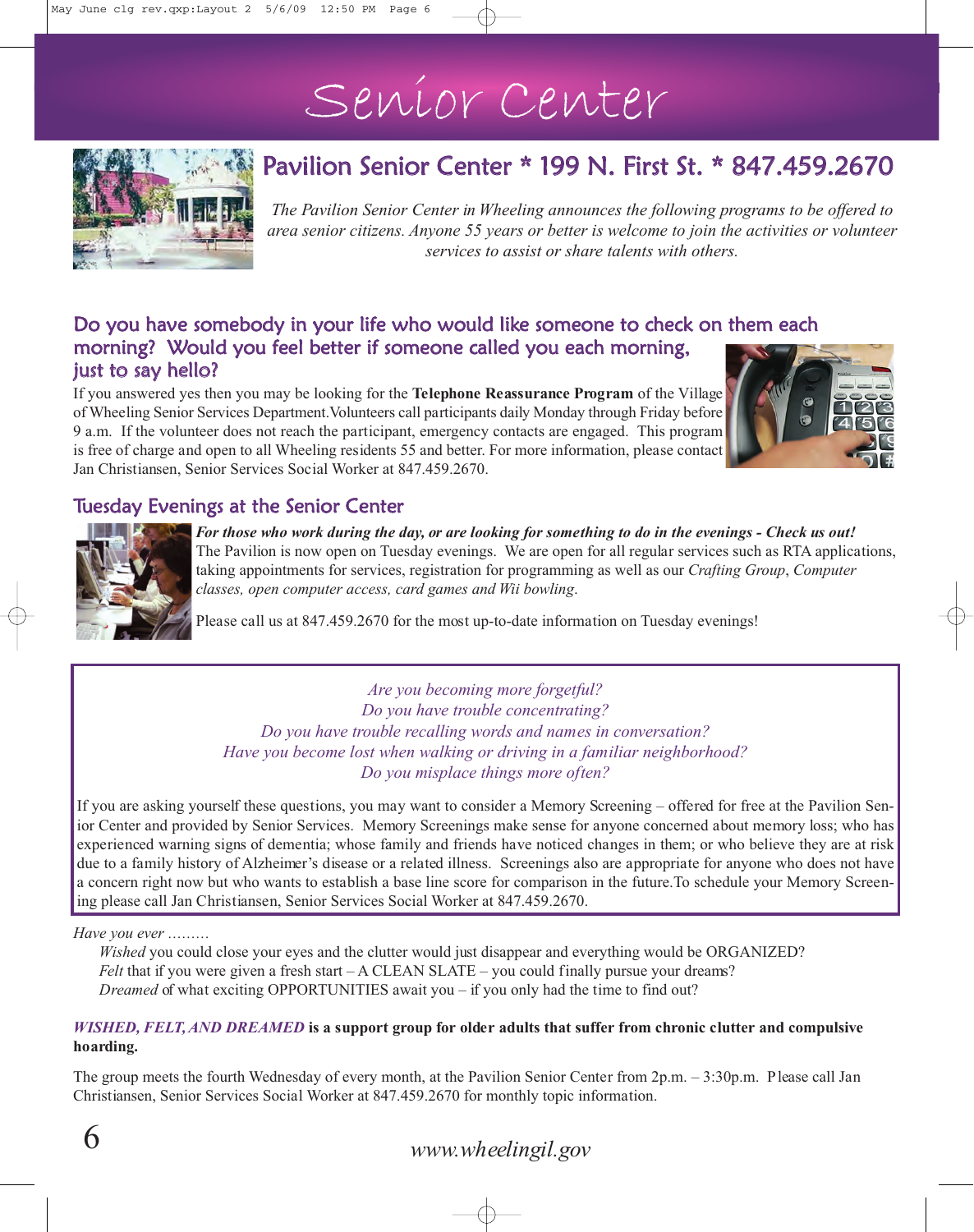## News You Can Use



### Watering Ban

The non-essential watering ban takes effect May 15th and continues until September 15th. Non-essential water use is prohibited from 12p.m. to 6p.m. everyday. Violators are subject to fine.

## Water Bill Night Drop Box

As of March 24th the night drop box for water bills has been relocated to the west parking lot of the new Village Hall at 2 Community Blvd. There are directional signs in place . All payments received after 6:30 a.m. will be credited the next business day.

Village Offices will be closed Monday, May 25th in Honor of Memorial Day.

All regular Waste Management pick-ups will be delayed by one day.

### Waste Management Fees to Increase

The Village of Wheeling has approved an extended five-year exclusive franchise agreement with Waste Management for the collection of refuse, recycling and yard waste. Effective June 1, 2009, residential rates will increase by \$2.00. Therefore, new rates will be \$19.23 per month (or \$57.69 for three months) for one collection per week. Seniors who have applied for their senior discount and have one collection per week, will increase to \$14.82 per month (or \$44.46 for three months). Townhomes/duplexes with one collection per week will increase to \$24.72 per month. Commercial establishments will also receive a slight rate adjustment based on container size and number of collections per week.

### Household Hazardous Waste Collections

Residents who find household hazardous waste items in their homes, or have no more use for them, need to dispose of the waste

properly and safely. Such waste includes oil-based paints, paint thinners, herbicides, insecticides, pesticides, old gasoline, pool chemicals, cleaning products, mercury, household batteries, used motor oil, drain cleaners, lawn chemicals, solvents, antifreeze, hobby chemicals, aerosol paints and pesticides, and fluorescent bulbs.



The Illinois Environmental Protection Agency (IEPA) provides *free*, one-day spring disposal collections at various locations. Below is a list of IEPA one-day collections for spring 2009. One day collections are open from 8a.m. to 3p.m.

| Date     | Location        | <b>Address</b> |
|----------|-----------------|----------------|
| 05/09/09 | Elk Grove, IL   | Elk Groy       |
| 05/16/09 | Carmi. IL       | $1104$ Ma      |
| 05/30/09 | Belleville, IL  | Bellevill      |
| 06/06/09 | Bartlett, IL    | Hanover        |
| 06/13/09 | East Peoria, IL | East Peo       |

## Elk Grove Pavilion, 1000 Wellington Ave

1104 Martin Drive Belleville Township High, 4063 Frank Scott Parkway Hanover Township, 250 South Rte. 59 East Peoria Festival Bldg, 2200 E. Washington St.

In addition, long term facility locations are available for citizens to dispose of household hazardous waste. There is no cost for this disposal; however, citizens should contact locations for open hours (hours may vary per location and season).

| <b>Naperville</b>   | <b>Rockford</b>                        | <b>Chicago</b>                                            |
|---------------------|----------------------------------------|-----------------------------------------------------------|
| Fire Station #4     | <b>Rock River Reclamation District</b> | Household Chemicals and Computer Recycling Facility       |
| 1971 Brookdale Road | 3333 Kishwaukee                        | 1150 N. North Branch (on Goose Island)                    |
| 630-420-4190        | 815-987-5570                           | 312-744-7672; Computers are also welcome at this location |

Latex or water based paints are not accepted at household hazardous waste collection locations. Residents must open paint cans outdoors and allow the paint to dry and harden completely (which may take a few days). An absorbent such as kitty litter, sand or shredded paper may be added to absorb the paint. Make sure the mixture is completely dry and hard before placing the lid on and disposing the paint can into the garbage container.